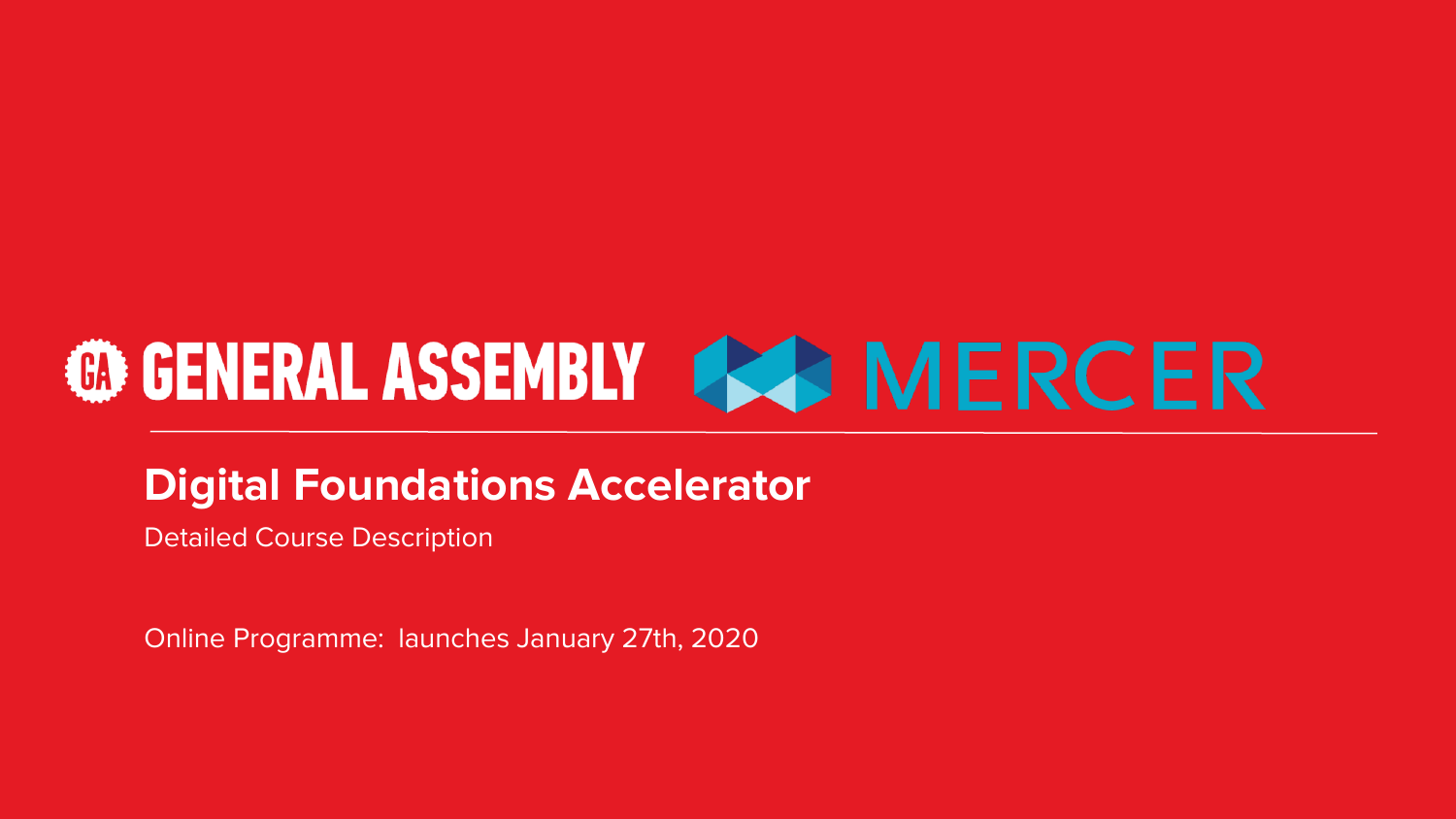# "

## **A Digital Mindset is a way of thinking about how humans connect, share, and learn in response to new technology and the digital age.**

Mercer has teamed up with General Assembly (GA), an award winning education company that offers training in today's in-demand digital fields to launch powerful learning programmes for HR leaders, managers and professionals in 2020.

**Improve your digital literacy with our Digital Foundations Accelerator.**

Become more fluent in the essential skills required in today's workplace. Arm yourself with the digital mindsets, terminology and workflows that drive today's economy. Support your team's goals with data-driven insights and data analysis techniques.

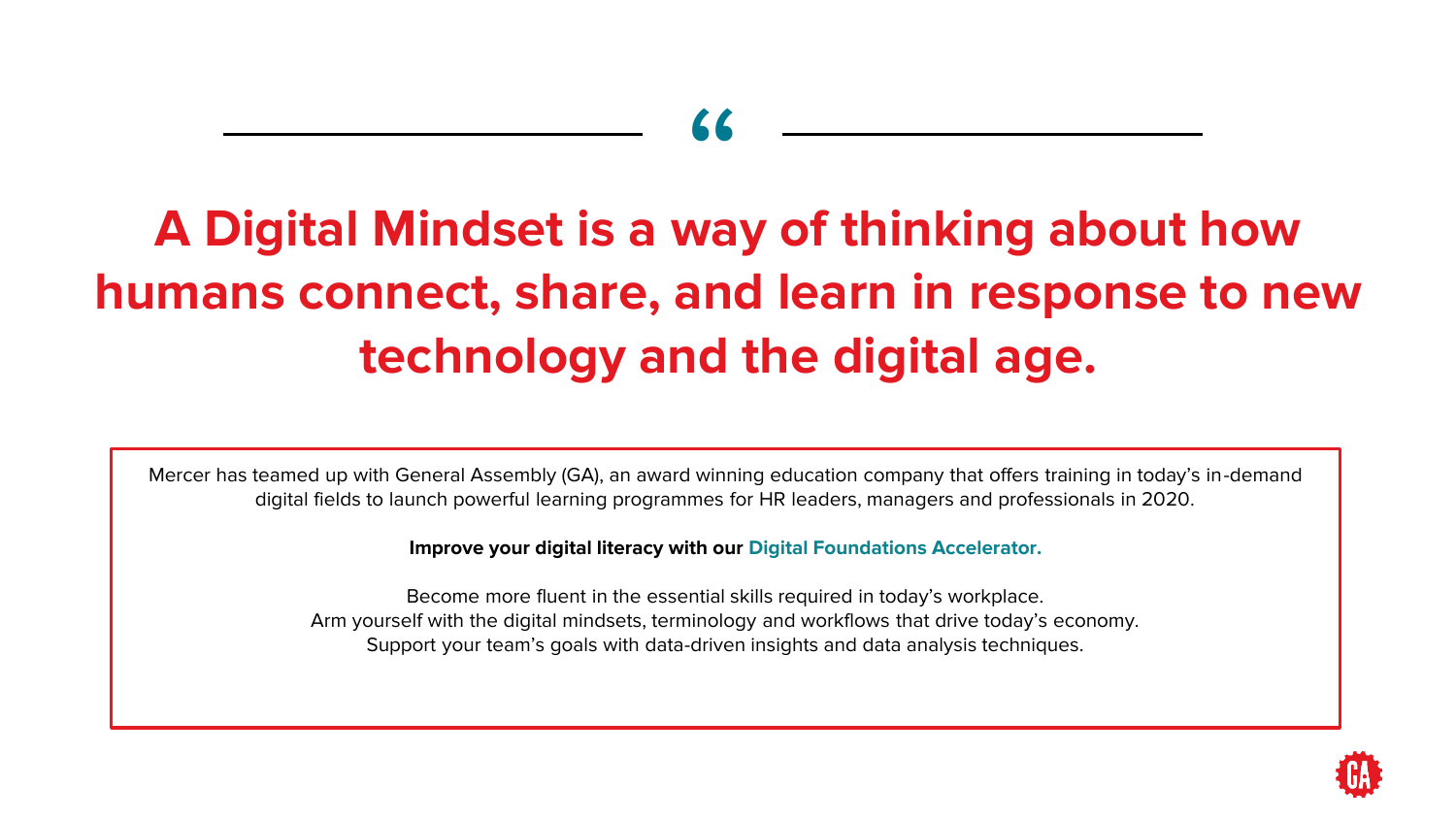# **Digital Foundations Accelerator**

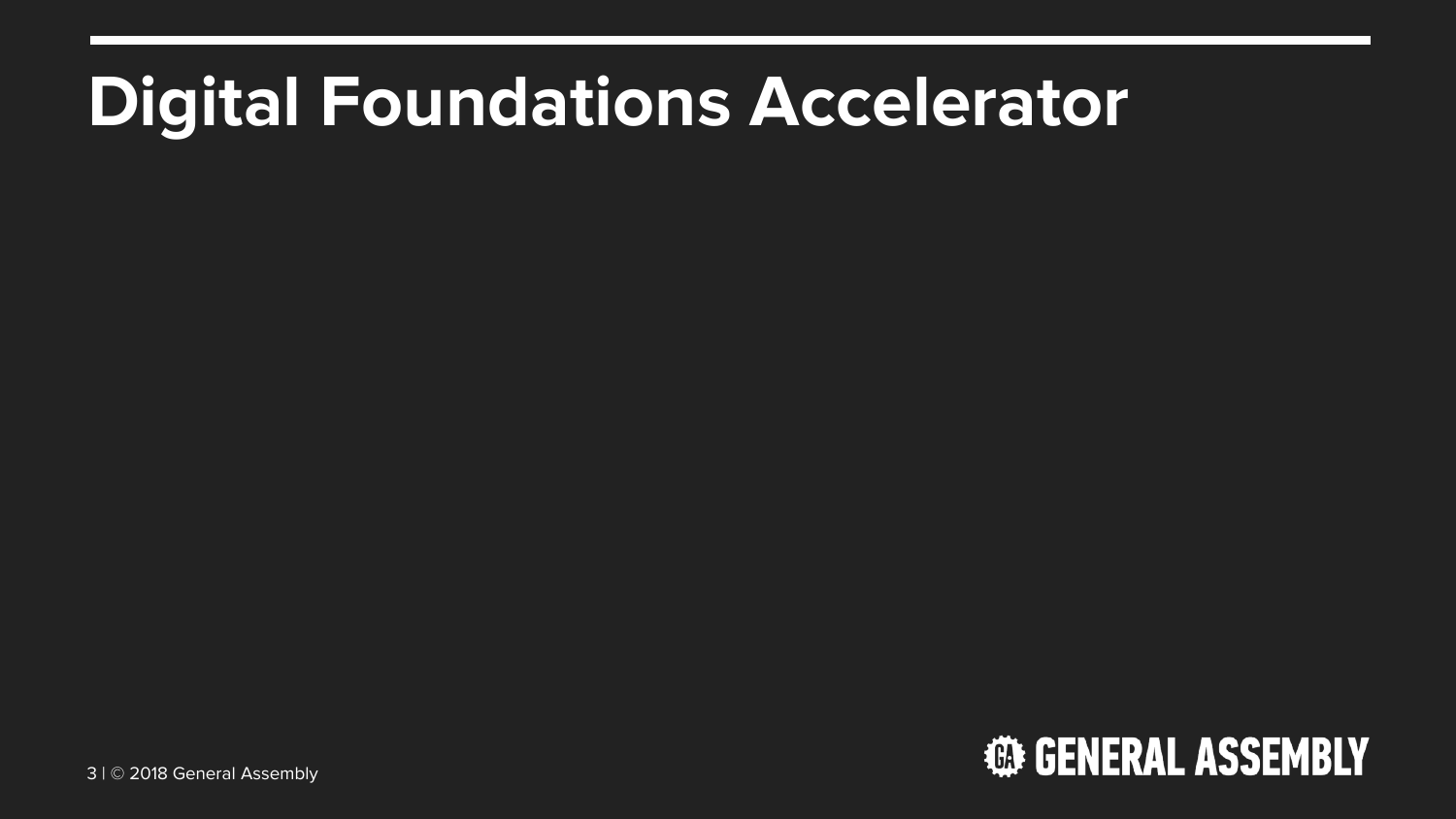#### **ON DEMAND | NO PREREQUISITES**

### **Digital Foundations Accelerator**

Learn the mindset and language of digital transformation.

Part 1: self-led, mentor-supported, online programme over 8 weeks Part 2: 1-day, instructor-led workshop in London

#### **OVERVIEW**

Increase digital literacy for individuals across the organization.

#### **IDEAL FOR**

- HR leaders supporting or building digital teams.
- Managers and leaders seeking to influence organizational culture to support digital strategy.

#### **FEATURES**

- World-class curriculum.
- Assessment and personal score report.
- ✔ Letter of completion.
- Access anywhere, anytime.

#### **TIMING**

Estimated 15-hour program:

- 15 hours of course content.
- Untimed pre-assessment.
- Untimed post-assessment.

#### **PART 1 CURRICULUM**

#### 6 Units | 37 Lessons

1. **Be Customer-Centric**: Becoming a customer-centric organization, new customer decision journey, conducting user research, social listening, personalization, synthesizing research, defining your user's problem, creating personas.

2. **Experiment**: Experimentation and application of lean principles, prototyping, designing an A/B test, usability testing basics, prioritizing features.

3. **Practice Agile Methods**: Agile development, user stories, Agile ceremonies, managing your work with Agile.

4. **Activate Growth**: Objective-first marketing, tracking success in the marketing funnel, intro to SEO, intro to content marketing, intro to email marketing, intro to social media, intro to influencer marketing, foundations of eCommerce.

5. **Be Data-Driven**: The data framework, data acquisition for marketers, finding the right data, cleaning your data, creating tables for exploratory analysis, common charts.

6. **Evaluate Trends**: Augmented and virtual reality, chatbots, AI for marketers, big data, APIs, algorithms.

#### **ASSESSMENT**

25 Questions Each

- Digital Foundations pre-assessment.
- 4 | © 2019 General Assembly and the state of the state of the state of the Digital Foundations post-assessment.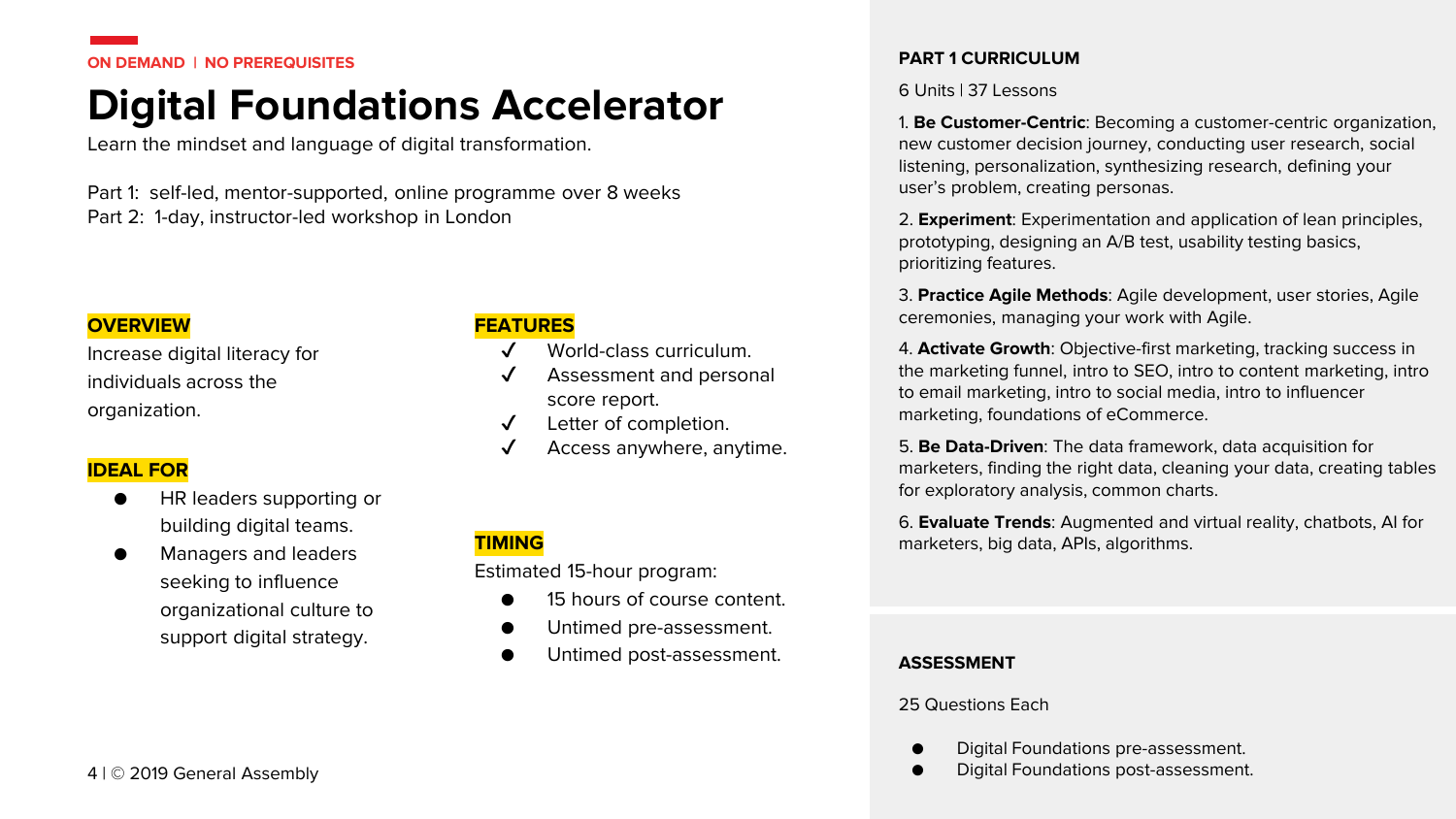### **Your Learning Journey**



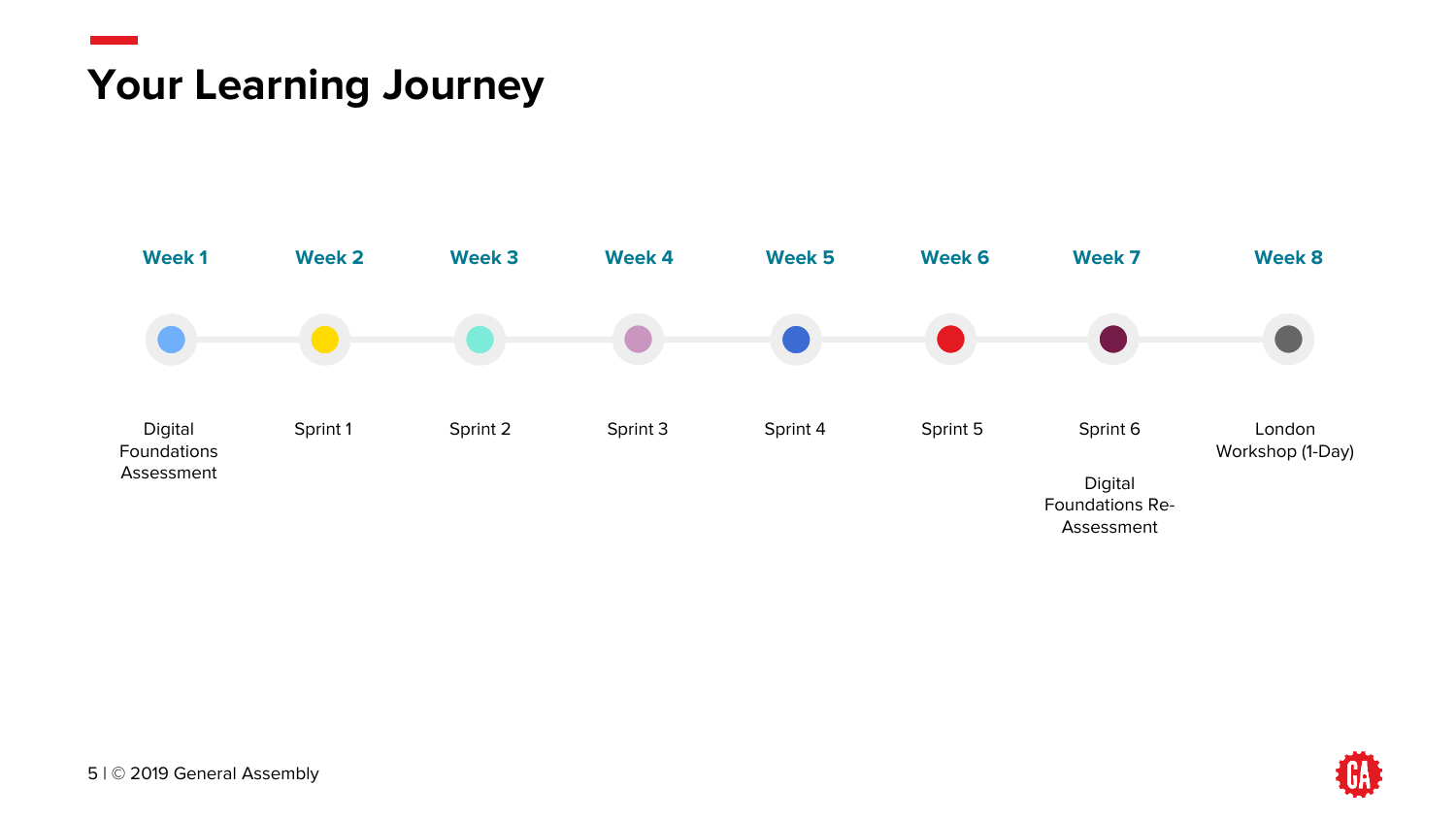# **Digital Foundations**

Companies that will thrive in the Digital Age will be led by those who have an understanding of the forces shaping their environment and an awareness of the skills necessary to master those forces. Assess and accelerate digital adoption by implementing **six core mindsets** that will lead to success in your organisation.



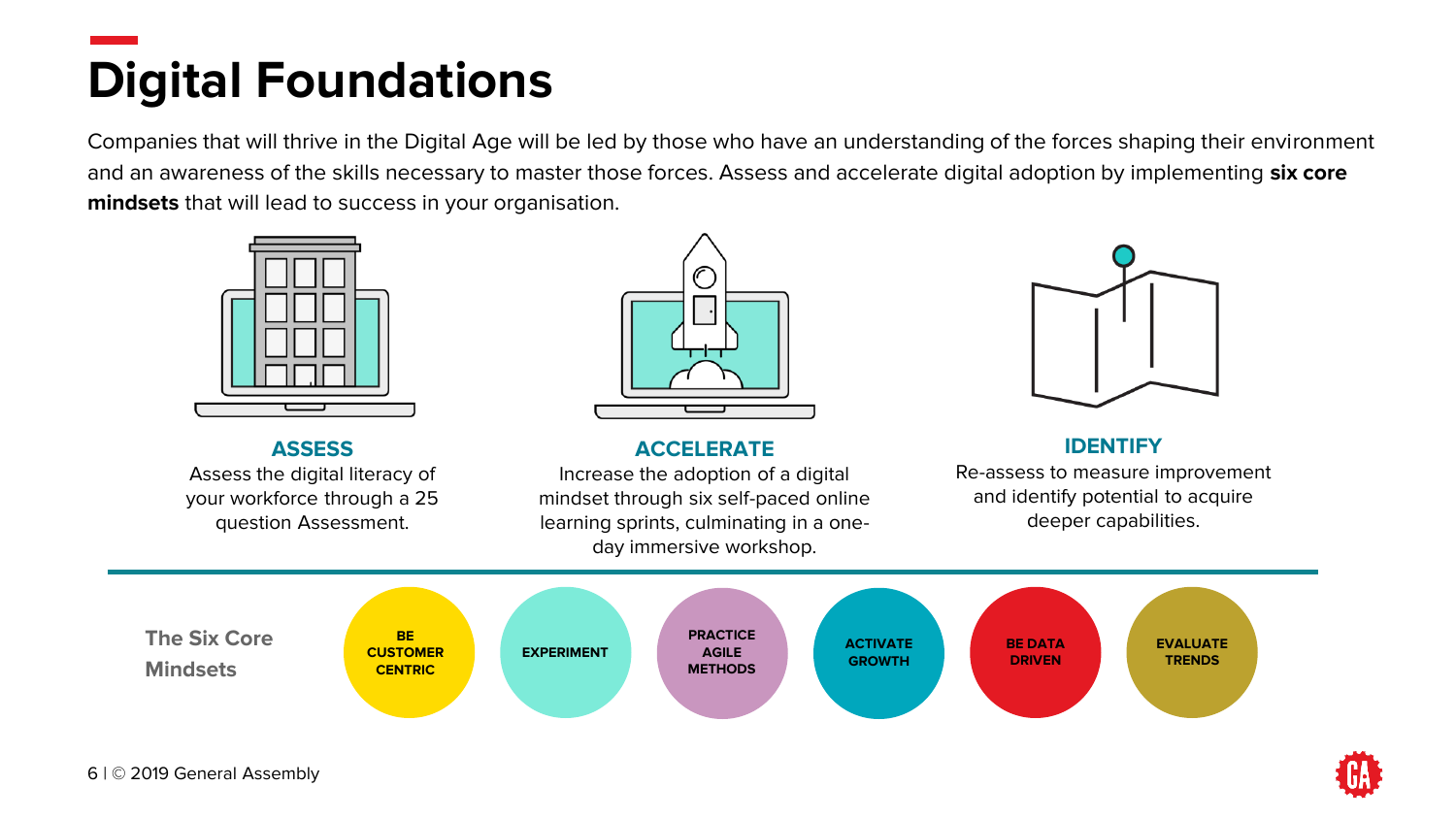

### **Digital Foundations Behaviors At A Glance**

Underneath each mindset we are measuring a set of behaviors that stem from digital practices like design thinking, agile, marketing and data. The **pre and post assessment** gauges user's knowledge in specific topics so that we can recommend learning content and evaluate their progress based on completed lessons.

Our Digital Foundations Assessment is not:

- A certification/ award
- A recruitment tool
- Access to benchmark data
- **Timed**





#### **EVALUATE TRENDS**

Please note 'Evaluate Trends' is not assessed in the pre and post assessment as the application of topic areas will differ from company to company.

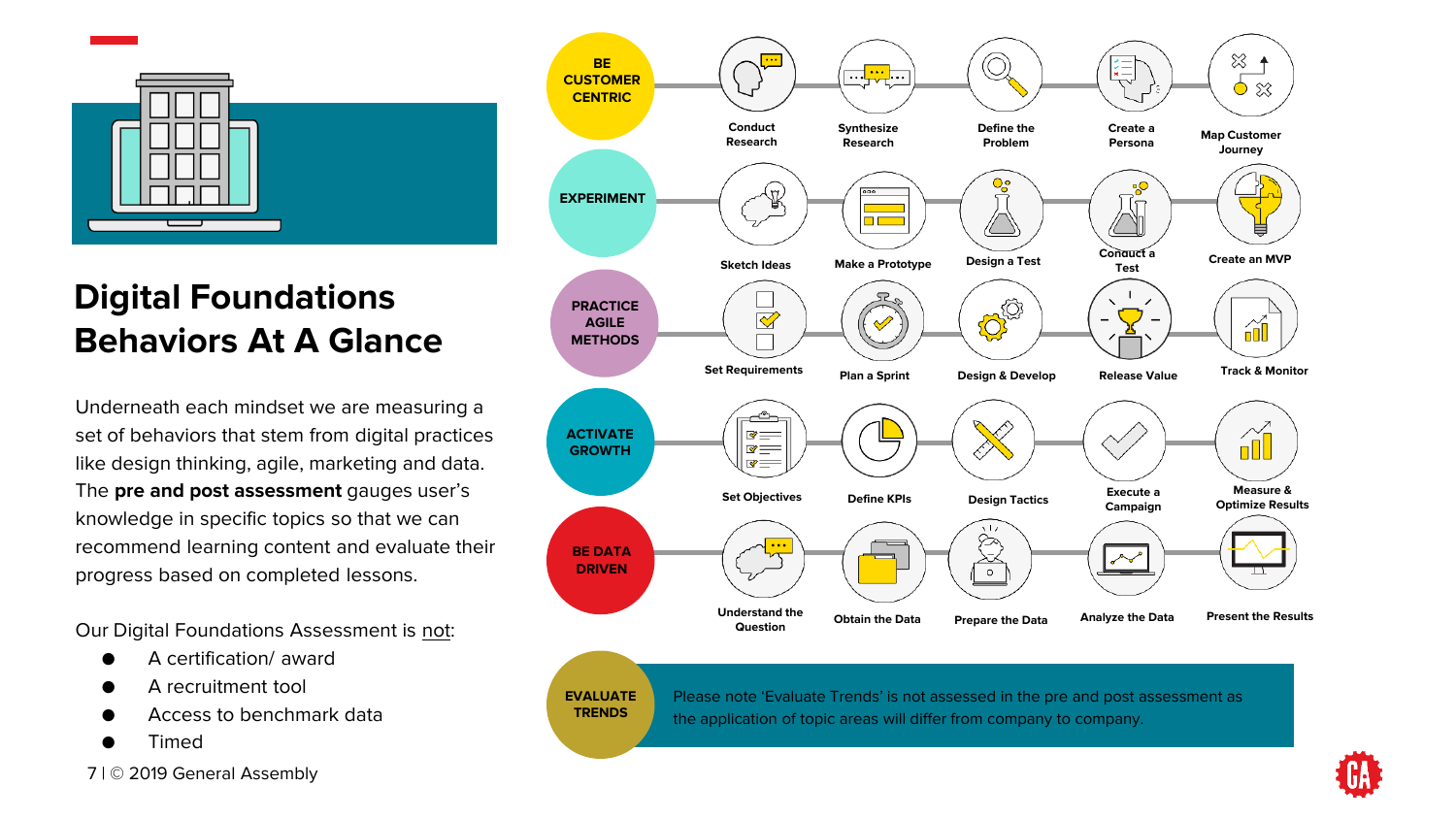# **Digital Foundations Score Report**

An individual receives an automatically generated Score Report on MyGA and email follow up.

| <b>General Assembly Credentials</b><br>Your GA "Digital Foundations" results are in!<br>To: Laura Ball | 10:22                                                                                                                                                                                                      |
|--------------------------------------------------------------------------------------------------------|------------------------------------------------------------------------------------------------------------------------------------------------------------------------------------------------------------|
| <b>GENERAL ASSEMBLY</b>                                                                                | About Us<br>Browse Courses Get Matched                                                                                                                                                                     |
| Hi Laura Ball,<br>review your score report.<br>our support team.                                       | Thank you for completing the "Digital Foundations" assessment. You can now<br>If you have any questions about your results or the report itself, please contact<br>View score report $\blacktriangleright$ |
| Cheers.<br>The GA Credentials Team                                                                     |                                                                                                                                                                                                            |
|                                                                                                        | $\boxed{\circledcirc}$ in                                                                                                                                                                                  |



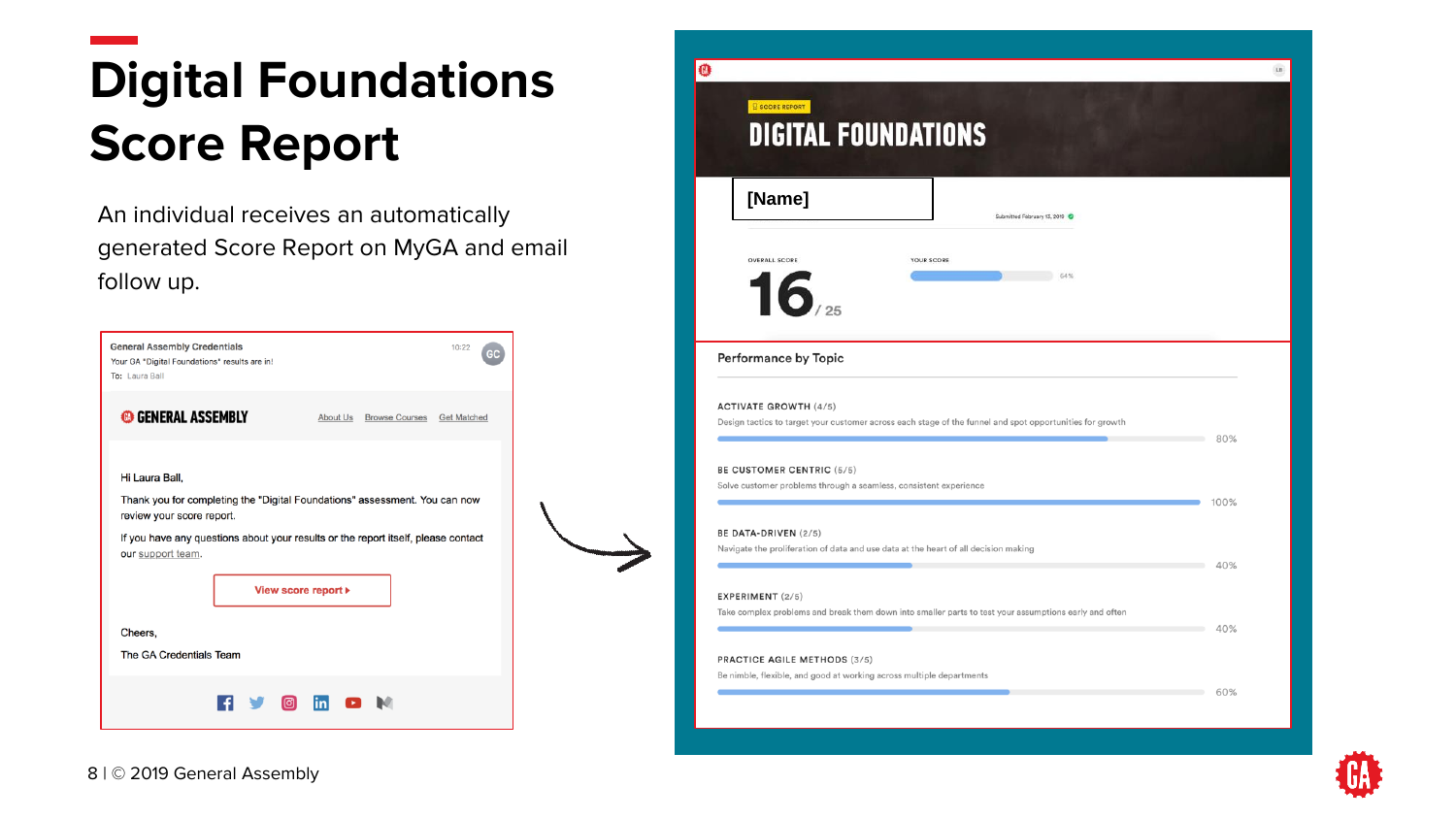

### **Digital Foundations Learning Path At A Glance**

Participants complete **15 hours** of online content over six self-paced learning sprints.

| Skill 1 | <b>Be Customer Centric</b><br>Solve customer problems through a seamless, consistent experience.                                       |
|---------|----------------------------------------------------------------------------------------------------------------------------------------|
| Skill 2 | <b>Experiment</b><br>Take complex problems and break them down into smaller parts to test<br>your assumptions early and often.         |
| Skill 3 | <b>Practice Agile Methods</b><br>Be nimble, flexible, and good at working across multiple departments.                                 |
| Skill 4 | <b>Activate Growth</b><br>Design tactics to target your customer across each stage of the funnel<br>and spot opportunities for growth. |
| Skill 5 | <b>Be Data-Driven</b><br>Navigate the proliferation of data and use data at the heart of all decision<br>making.                       |
| Skill 6 | <b>Evaluate Trends</b><br>Evaluate the action required when emerging trends change customer<br>expectations.                           |

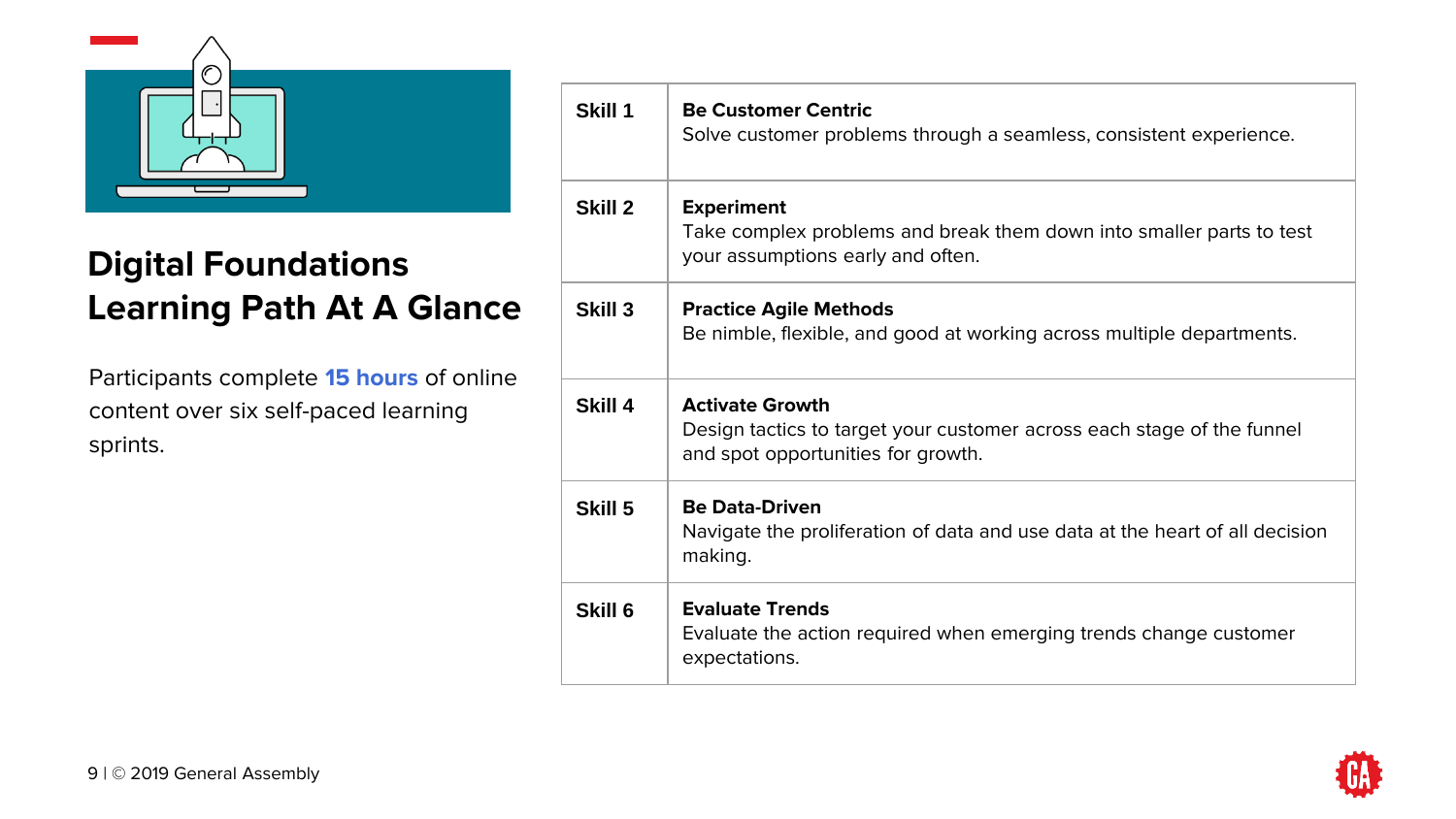# **Digital Foundations: Be Customer Centric**

#### **OVERVIEW**

Enable people to establish a vision that revolves around your customer's need, and keep your customer value prop front and center of decisions. Drive consistency in how individuals conduct user research to validate assumptions and paint a picture of 'what' users do and 'why.'

- Select appropriate research methods to answer a question about your audience.
- Analyze research data to extract themes and key insights about your customer base.
- Write problem statements grounded in customer insights.
- Create a persona to synthesize and communicate research.
- Identify and resolve issues in the end-to-end customer journey.



| <b>Sprint 1</b>                             | <b>Time</b>      |
|---------------------------------------------|------------------|
| Becoming a Customer-Centric<br>Organization | $20$ min         |
| The New Customer Decision Journey           | 20 min           |
| <b>Conducting User Research</b>             | $60$ min         |
| Social Listening                            | $20 \text{ min}$ |
| Personalization                             | $20 \text{ min}$ |
| Synthesizing Research                       | $60$ min         |
| Defining Your User's Problem                | $40$ min         |
| <b>Creating Personas</b>                    | $20 \text{ min}$ |
| <b>TOTAL</b>                                | 4 hrs 20 min     |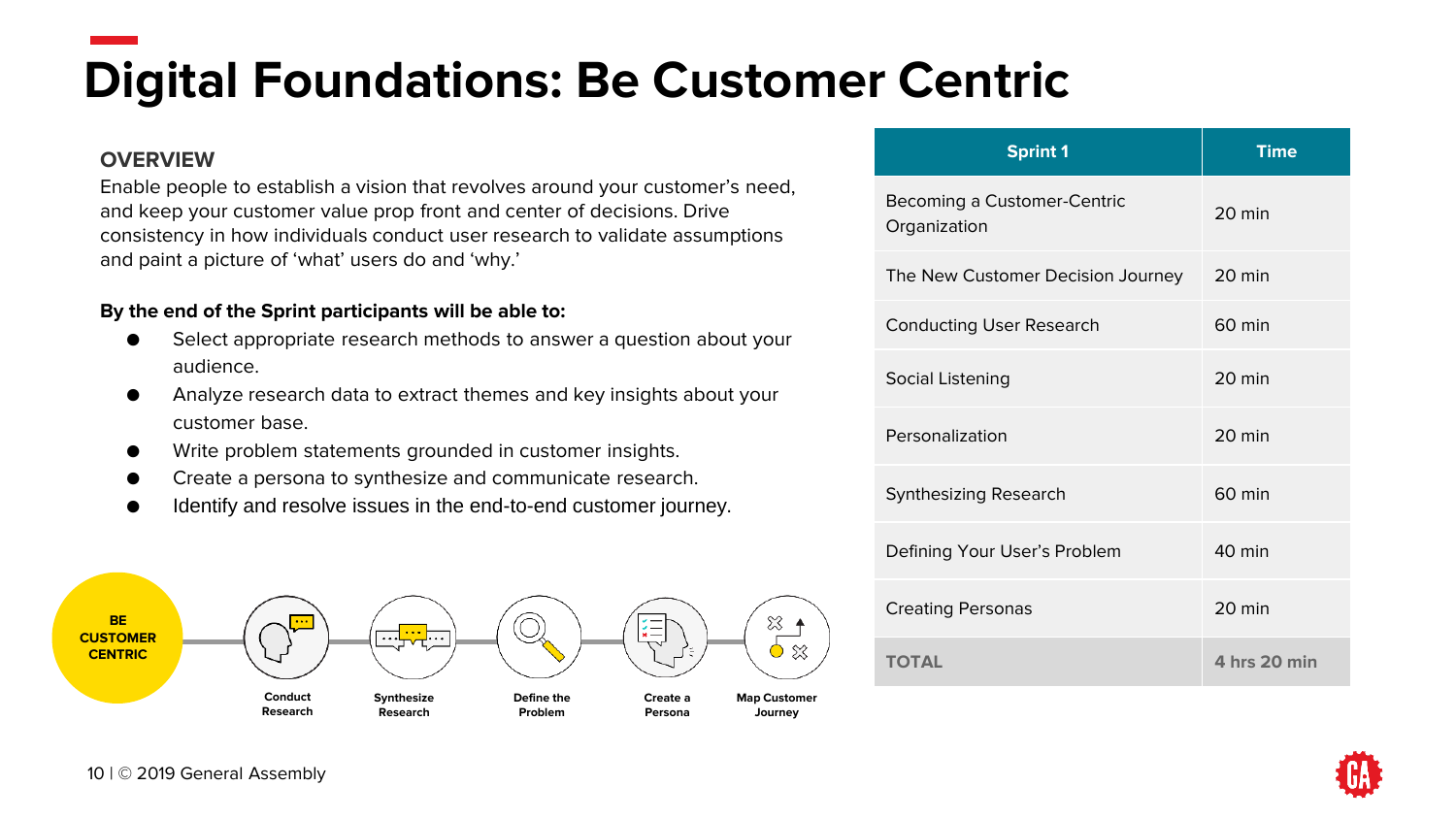# **Digital Foundations: Experiment**

#### **OVERVIEW**

Build-measure-learn is known as "lean", but even if you're not a lean organization, you can adopt an experimental approach to reduce risk and drive faster, cheaper innovation to meet customer needs. Put in place the culture and systems to ensure lessons are learned, regardless of whether the experiment is a success or not.

- Sketch solutions to communicate ideas to stakeholders
- Determine the best method for validating a hypothesis
- Design task scenarios that test product functionality
- Set up an A/B test to get valid insights
- Prioritize features for a minimum viable product (MVP) to satisfy early customers



| <b>Sprint 2</b>                                       | <b>Time</b>      |
|-------------------------------------------------------|------------------|
| Experimentation and Application of<br>Lean Principles | 20 min           |
| Prototyping                                           | $20$ min         |
| Designing an A/B Test                                 | $15 \text{ min}$ |
| <b>Usability Testing: The Basics</b>                  | $40 \text{ min}$ |
| Prioritizing Features for an MVP                      | 40 min           |
| <b>TOTAL</b>                                          | 2 Hrs 15 min     |

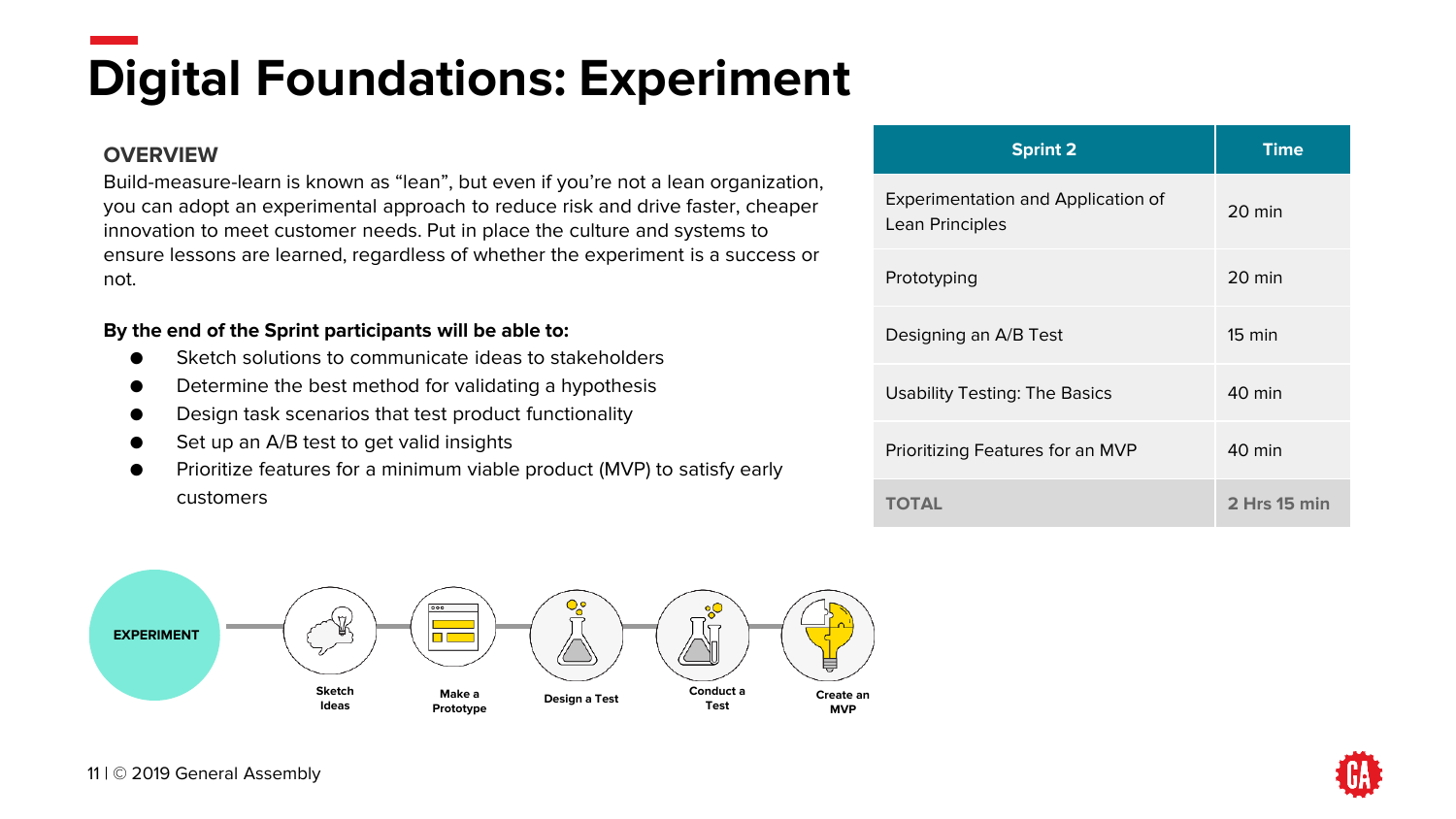**Digital Foundations: Practice Agile Methods** 

#### **OVERVIEW**

The digital world moves at a million miles an hour. Small, nimble teams are able to quickly respond to new information and customers' needs. Even if your organization hasn't adopted Agile at scale, teams can still benefit from the methodology to ensure they are always working on the top priority and can react to changes in the market.

- Write user stories to breakdown tasks into small incremental amounts of work that solve user problems.
- Plan a sprint by prioritizing user stories based on value to the customer and the business.
- Groom backlog items based on priority, dependencies and value.
- Deliver value to users by planning incremental releases.
- Facilitate agile ceremonies to track and monitor your team workflow.



| <b>Sprint 3</b>               | <b>Time</b>      |
|-------------------------------|------------------|
| Agile Development             | 20 min           |
| <b>User Stories</b>           | $15 \text{ min}$ |
| <b>Agile Ceremonies</b>       | 20 min           |
| Managing Your Work with Agile | $15 \text{ min}$ |
| <b>TOTAL</b>                  | 1 Hr 30 min      |

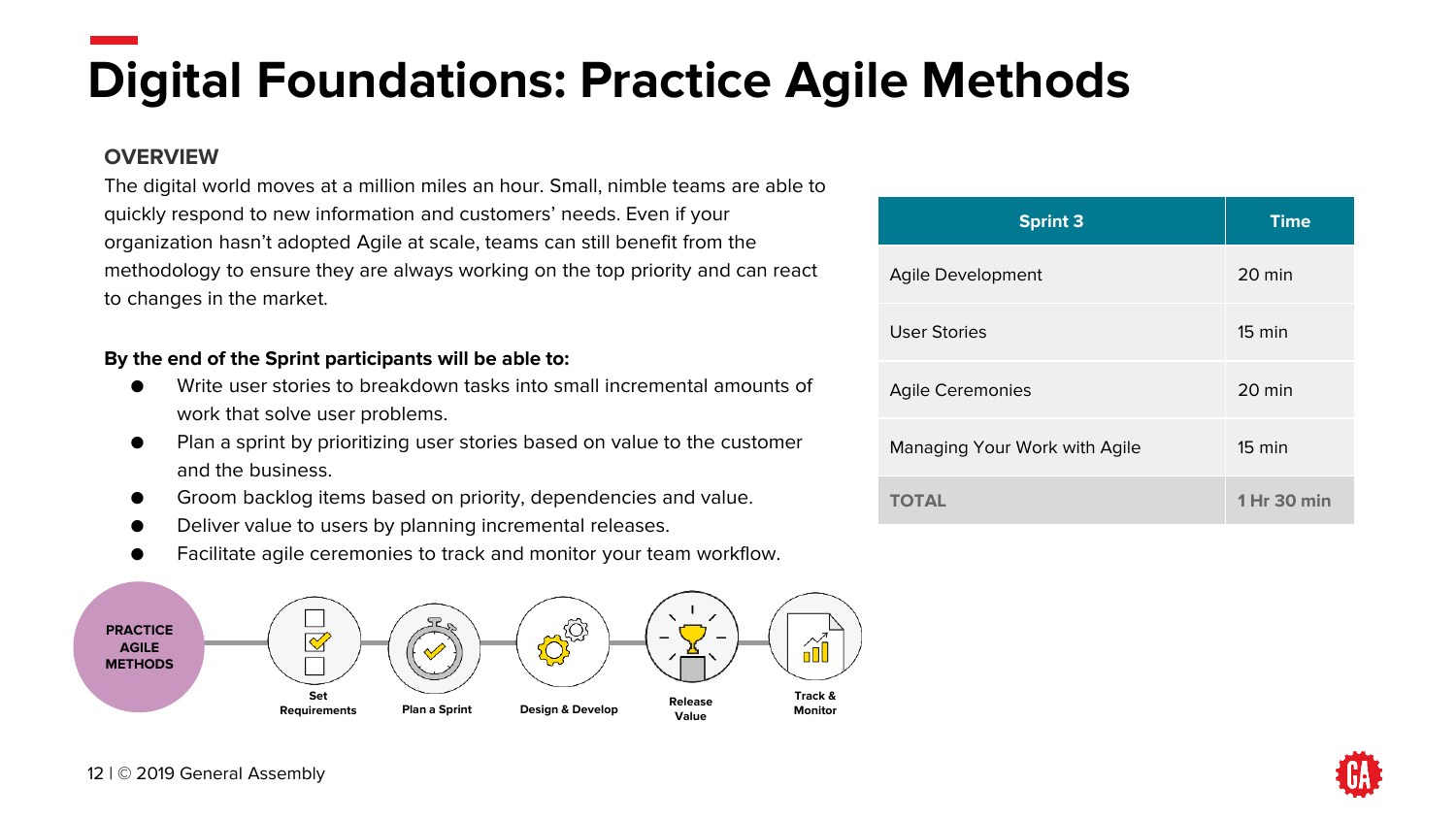**Digital Foundations: Activate Growth** 

#### **OVERVIEW**

The 'Activate Growth' mindset looks at the levers a business can use across the customer journey to grow product usage and accelerate business success. Having a basic knowledge of marketing tactics helps individuals spark the right conversations to maximize growth.

- Write objectives to explain the desired change in customer behavior.
- Define KPIs and Metrics to evaluate the success of a project.
- Choose the most appropriate design tactics for targeting your customer across each stage of the funnel.
- Identify strategies for improving content value to the end consumer.
- Analyze performance and adjust tactics based on data to ensure the best results.



| <b>Sprint 4</b>                                    | <b>Time</b>      |
|----------------------------------------------------|------------------|
| <b>Objective-First Marketing Framework</b>         | $15 \text{ min}$ |
| <b>Tracking Success In The Marketing</b><br>Funnel | $20 \text{ min}$ |
| Intro to SEO                                       | $20 \text{ min}$ |
| Intro to Content Marketing                         | $20 \text{ min}$ |
| Intro to Email Marketing                           | 20 min           |
| Intro to Social Media                              | 25 min           |
| Intro to Influencer Marketing                      | $20 \text{ min}$ |
| Foundations of E-Commerce                          | $15 \text{ min}$ |
| <b>TOTAL</b>                                       | 2 Hrs 35 min     |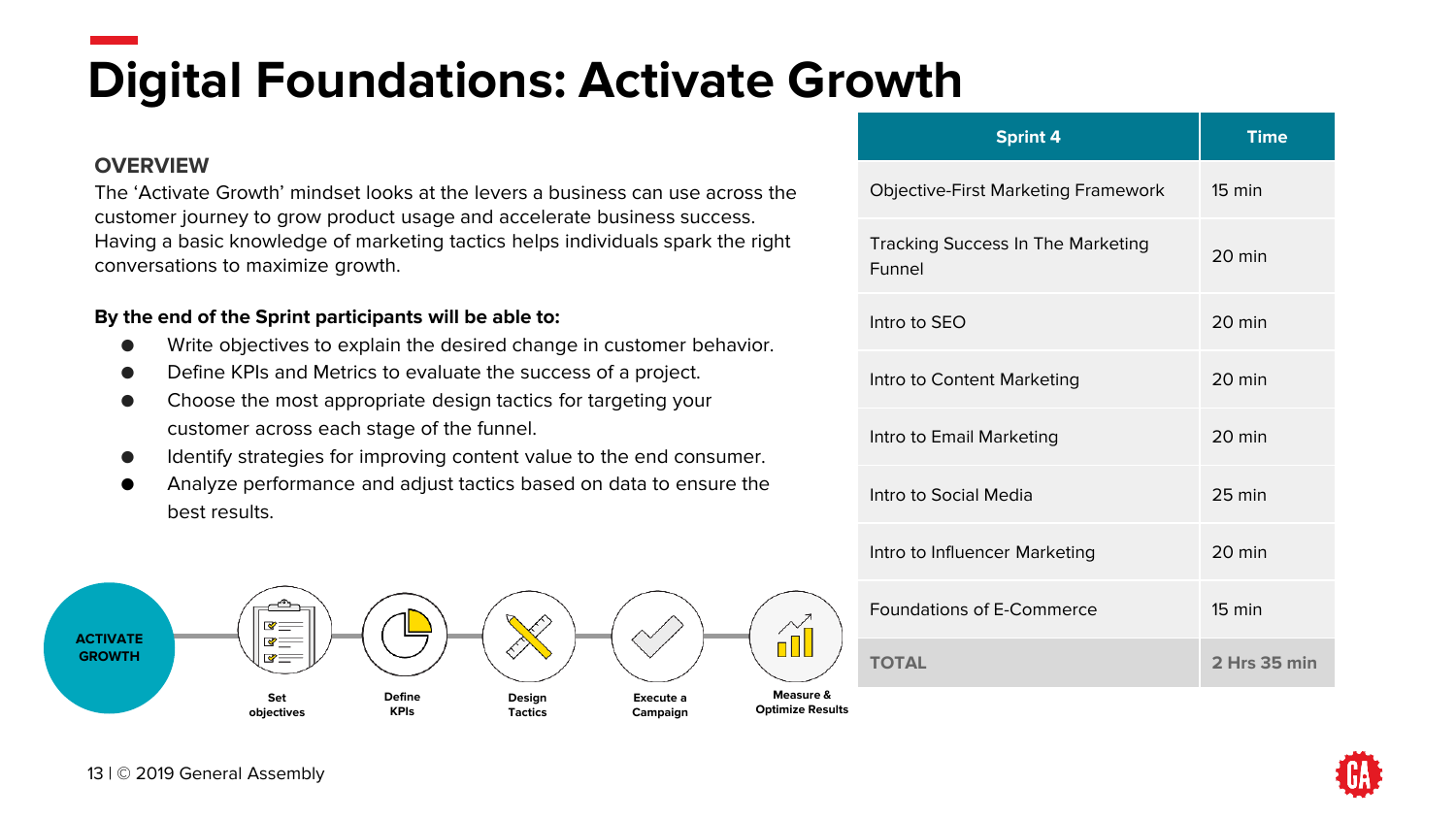### **Digital Foundations: Be Data Driven**

#### **OVERVIEW**

Navigate the firehose of data from Marketing, Sales and Finance to become an individual that defends decisions with real data. Learn to acquire, analyze and visualize data to generate and communicate actionable insights.

- Write and revise questions to focus an analysis on feasible goals.
- Determine how to use data to solve a business problem
- Determine how to resolve potential problems with data.
- Make, format, and update a Pivot Table to conduct an exploratory analysis.
- Select the appropriate visualization for an analytical output.



| <b>Sprint 5</b>                          | <b>Time</b>      |
|------------------------------------------|------------------|
| The Data Framework                       | 20 min           |
| Data Acquisition for Marketers           | $15 \text{ min}$ |
| Finding the Right Data                   | 20 min           |
| Cleaning Your Data                       | 20 min           |
| Creating Tables For Exploratory Analysis | 20 min           |
| <b>Common Charts</b>                     | 20 min           |
| <b>TOTAL</b>                             | 2 Hours          |

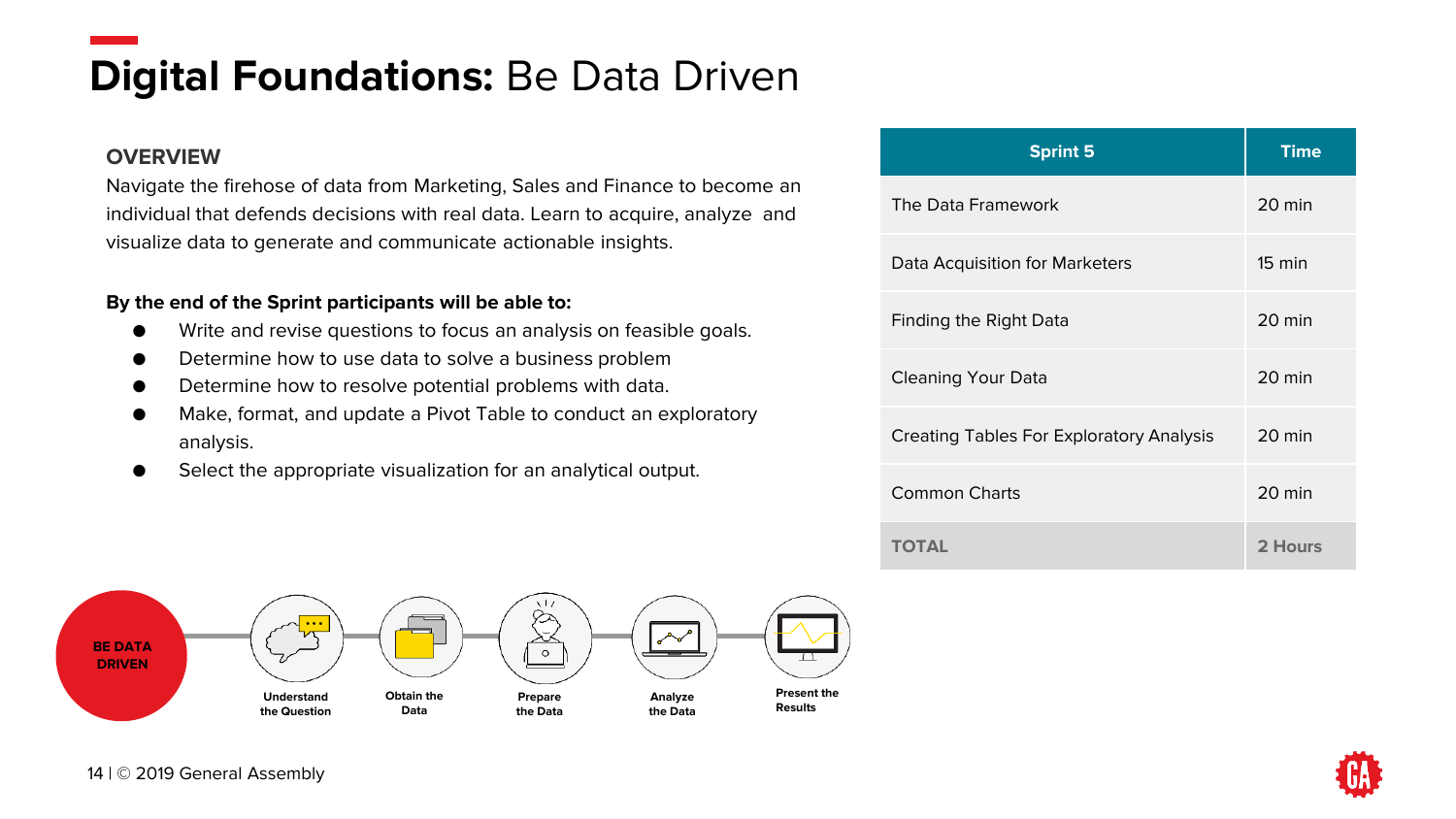### **Digital Foundations: Evaluate Trends**

#### **OVERVIEW**

Emerging trends change customer expectations and provide new points of tension. Become a trend watcher, by spotting early opportunities and evaluate how new technologies shape your business or radically transform your industry.

- Identify how trends are changing customer expectations
- Determine the drivers of change for why a trend is emerging
- Create an analysis of how competitors are reacting to trends
- Identify how a trend could be applied to solve a customer problem
- Evaluate the cost benefit of reacting to the trend



| <b>Sprint 6</b>                                                       | <b>Time</b>      |
|-----------------------------------------------------------------------|------------------|
| Intro to Augmented and Virtual Reality                                | 20 min           |
| Decision Guide: Getting Started with<br>Virtual and Augmented Reality | 20 min           |
| Chatbots                                                              | 20 min           |
| Artificial Intelligence For Marketers                                 | 20 min           |
| Intro to Big Data                                                     | $15 \text{ min}$ |
| API's and Algorithms                                                  | $15 \text{ min}$ |
| <b>TOTAL</b>                                                          | 2 Hours          |

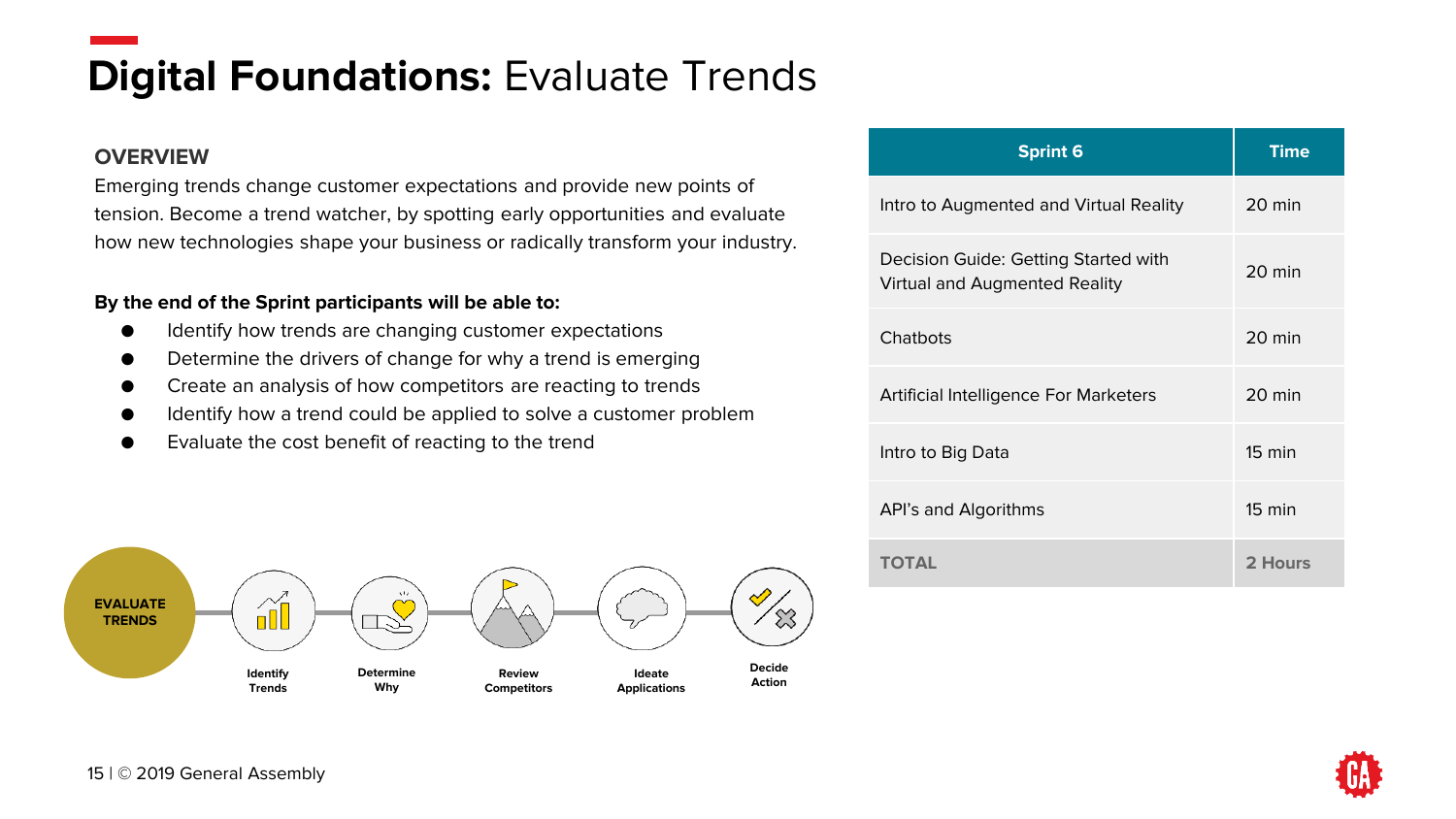### **Part 2: Digital Mindset**

#### **1 DAY WORKSHOP | LONDON**

### **Goal**

Everyone wants to become more digital. But the first step is truly understanding what that means, and the business case for why it even matters. Success in digital requires a company to cultivate an innovation culture in order to stay competitive. In this program, participants explore what types of mindset and behaviors help enable a more nimble organisation.

### **Objectives**

- Identify why digital is a business imperative
- Describe how digital is shaping customer habits and behavior
- Recognise the challenges and opportunities posed by digital trends
- Feel comfortable and confident in using digital terminology when interacting with cross-functional teams.

#### **1-DAY AGENDA**

#### WARM-UP

#### **Why Digital?**

Participants understand the urgency for digital by learning about its impact on changing consumer habits and behavior.

#### BREAK

#### **Digital Trends**

Participants explore key trends in the digital landscape that reflect changing consumer behaviors, and evaluate the challenges and opportunities these trends pose for the organization.

#### **LUNCH**

#### **Success In The Digital Age**

Participants learn a framework of key characteristics that describe success in digital and identify behaviors that are helping or preventing the organization from embodying each characteristic.

#### BREAK

#### **Bring It On Home**

Participants identify what they can apply back in their day-to-day role to adopt a 'digital mindset' and set themselves a 30-day challenge to demonstrate learning.

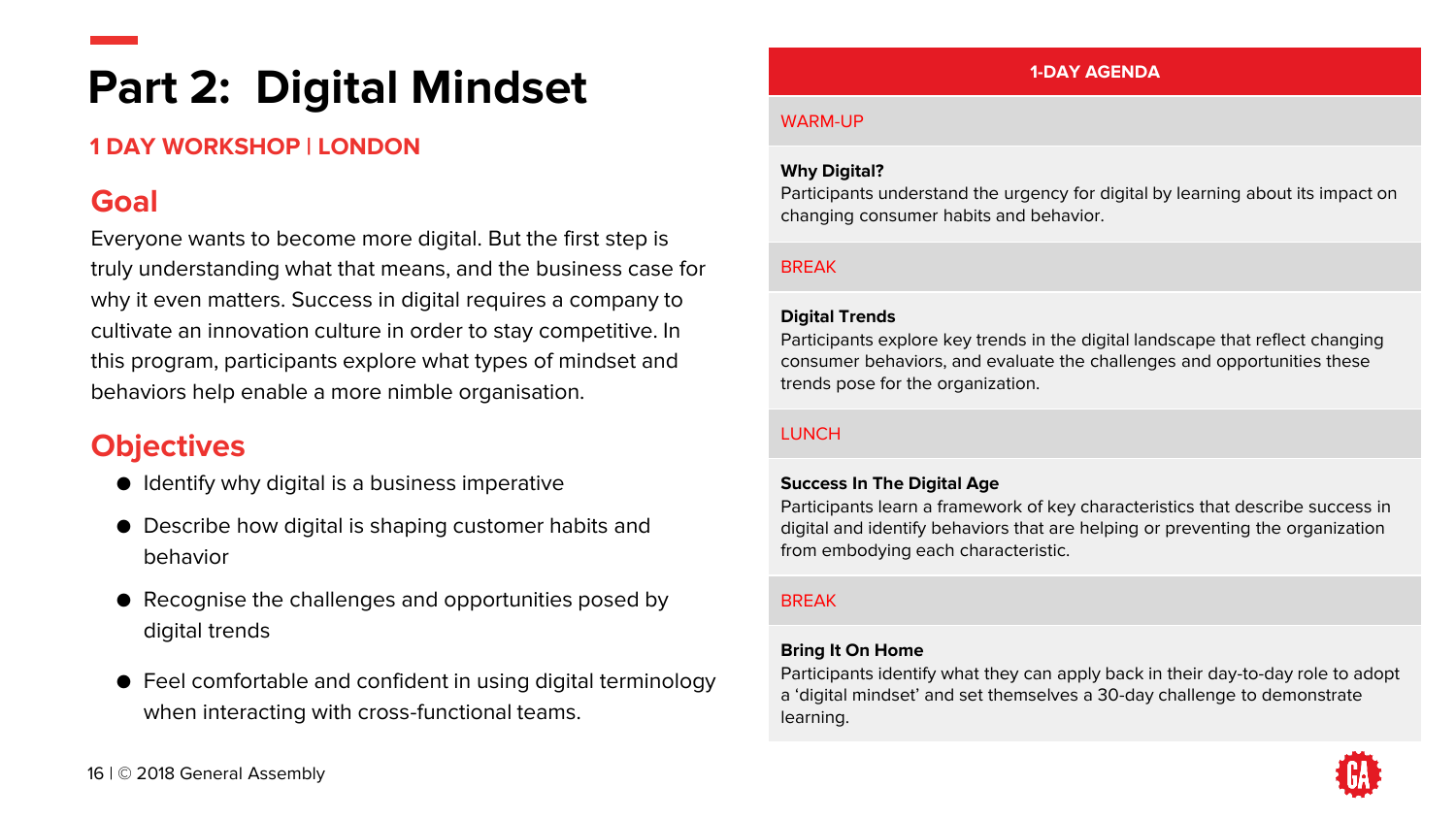# **Learner View on MyGA**

| <b>Coursework</b>            |                         |                                 |           |                                 |          |
|------------------------------|-------------------------|---------------------------------|-----------|---------------------------------|----------|
| <b>同LEARNING PATH</b>        |                         | <b>同 LEARNING PATH</b>          |           | <b>同 LEARNING PATH</b>          |          |
| Digital Foundations          |                         | <b>Digital Foundations   Be</b> |           | <b>Digital Foundations   Be</b> |          |
| <b>Activate Growth</b>       | <b>Customer Centric</b> |                                 |           | Data-Driven                     |          |
| 3 hrs   8 lessons            |                         | 4 hrs   8 lessons               |           | 2.5 hrs   6 lessons             |          |
|                              | 38%                     |                                 | 88%       |                                 | 50%      |
| <b>Resume</b>                | Overview                | <b>Resume</b>                   | Overview  | <b>Resume</b>                   | Overview |
| <b>同LEARNING PATH</b>        |                         | <b>同 LEARNING PATH</b>          |           | <b>同 LEARNING PATH</b>          |          |
| <b>Digital Foundations  </b> |                         | Digital Foundations             |           | Digital Foundations             |          |
| <b>Evaluate Trends</b>       |                         | <b>Experiment</b>               |           | <b>Practice Agile Methods</b>   |          |
| 2 hrs   6 lessons            |                         | 2 hrs   5 lessons               |           | 2 hrs   4 lessons               |          |
|                              | 83%                     |                                 | $\bullet$ |                                 | 75%      |
| Resume                       | Overview                | Resume                          | Overview  | <b>Resume</b>                   | Overview |